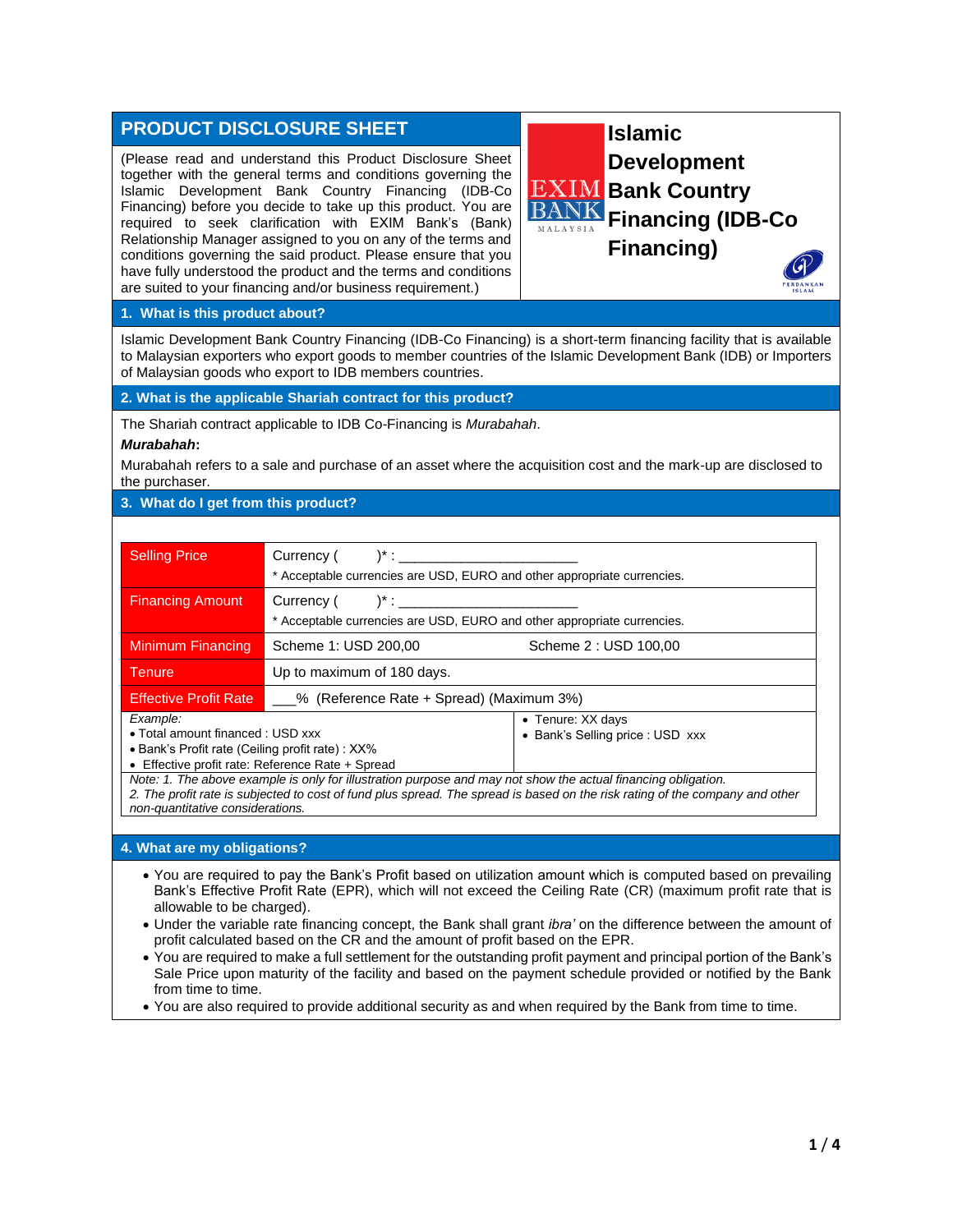| 5. What are the fees and charges I have to pay?                                                                                                                                                                                                                                                                     |                                                                                                                                                                                                                                                              |                                                                                                                                     |  |
|---------------------------------------------------------------------------------------------------------------------------------------------------------------------------------------------------------------------------------------------------------------------------------------------------------------------|--------------------------------------------------------------------------------------------------------------------------------------------------------------------------------------------------------------------------------------------------------------|-------------------------------------------------------------------------------------------------------------------------------------|--|
| No.                                                                                                                                                                                                                                                                                                                 | <b>Type of Fees and Charges</b>                                                                                                                                                                                                                              | Quantum                                                                                                                             |  |
| 1.                                                                                                                                                                                                                                                                                                                  | <b>Processing Fee</b>                                                                                                                                                                                                                                        | Processing fee of 1.0%* of the<br>financing amount.<br>$(*)$<br>subject<br>to<br>Terms<br>and<br>Conditions. Not applicable to SMEs |  |
| 2.                                                                                                                                                                                                                                                                                                                  | <b>Stamp Duty</b>                                                                                                                                                                                                                                            | As per the Stamp Act 1949 in<br>Malaysia<br>and/or<br>stamping<br>requirement in other jurisdiction (if<br>applicable).             |  |
| 3.                                                                                                                                                                                                                                                                                                                  | <b>SWIFT Charges</b>                                                                                                                                                                                                                                         | <b>RM70</b>                                                                                                                         |  |
| 4.                                                                                                                                                                                                                                                                                                                  | <b>Audit Confirmation Fee</b>                                                                                                                                                                                                                                | <b>RM100</b>                                                                                                                        |  |
| 5.                                                                                                                                                                                                                                                                                                                  | Redemption Letter/Statement Fee                                                                                                                                                                                                                              | RM50 (SME Customer)                                                                                                                 |  |
| 6.                                                                                                                                                                                                                                                                                                                  | Letter of Support Fee                                                                                                                                                                                                                                        | RM100 (SME Customer)                                                                                                                |  |
| 7.                                                                                                                                                                                                                                                                                                                  | Legal Fee                                                                                                                                                                                                                                                    | As charged by Lawyer                                                                                                                |  |
| 8.                                                                                                                                                                                                                                                                                                                  | Postage / Delivery Charges<br><b>Local Party</b><br><b>Normal Mail</b><br>$\bullet$<br><b>Registered Mail</b><br>$\bullet$<br>Courier / Hand delivery<br>$\bullet$<br><b>Foreign Party</b><br><b>Normal Mail</b><br>٠<br><b>Registered Mail</b><br>$\bullet$ | Min.RM3<br>Min.RM6<br>Min.RM7<br>Min.RM4                                                                                            |  |
|                                                                                                                                                                                                                                                                                                                     | Courier                                                                                                                                                                                                                                                      | Min.RM8<br>Min.RM50 - varies on location                                                                                            |  |
| 10.                                                                                                                                                                                                                                                                                                                 | Variation of Facility Terms and Condition                                                                                                                                                                                                                    | Min.RM300 (Not applicable to<br>SME customer)                                                                                       |  |
| Please request from your Relationship Manager for the Bank's Standard Fees and Charges on Islamic Products and<br>Services. If there are any changes in fees and charges that are applicable to your facility, the Bank will notify you at<br>least 21 calendar days prior to the effective date of implementation. |                                                                                                                                                                                                                                                              |                                                                                                                                     |  |
| 6. What if I fail to fulfill my obligation?                                                                                                                                                                                                                                                                         |                                                                                                                                                                                                                                                              |                                                                                                                                     |  |

We shall charge you a compensation for late payment:

# **Before Maturity**

Bank's actual loss or up to one percent (1%) per annum:-

i.on instalment in arrears during the Tenure of the Facility; or

Formula: Instalment(s) in arrears x up to 1% x No. of overdue day(s)/ \*365

ii.on the outstanding balance in the event of default causing the entire Facility to be recalled or brought to court for judgement prior to maturity;

Formula: \*\*Outstanding Balance x up to 1% x No. of overdue day(s)/ \*365

## **After Maturity/ Post Judgement**

Bank's actual loss or up to Islamic Interbank Money Market ("IIMM") rate or any other rate specified by Bank Negara Malaysia:-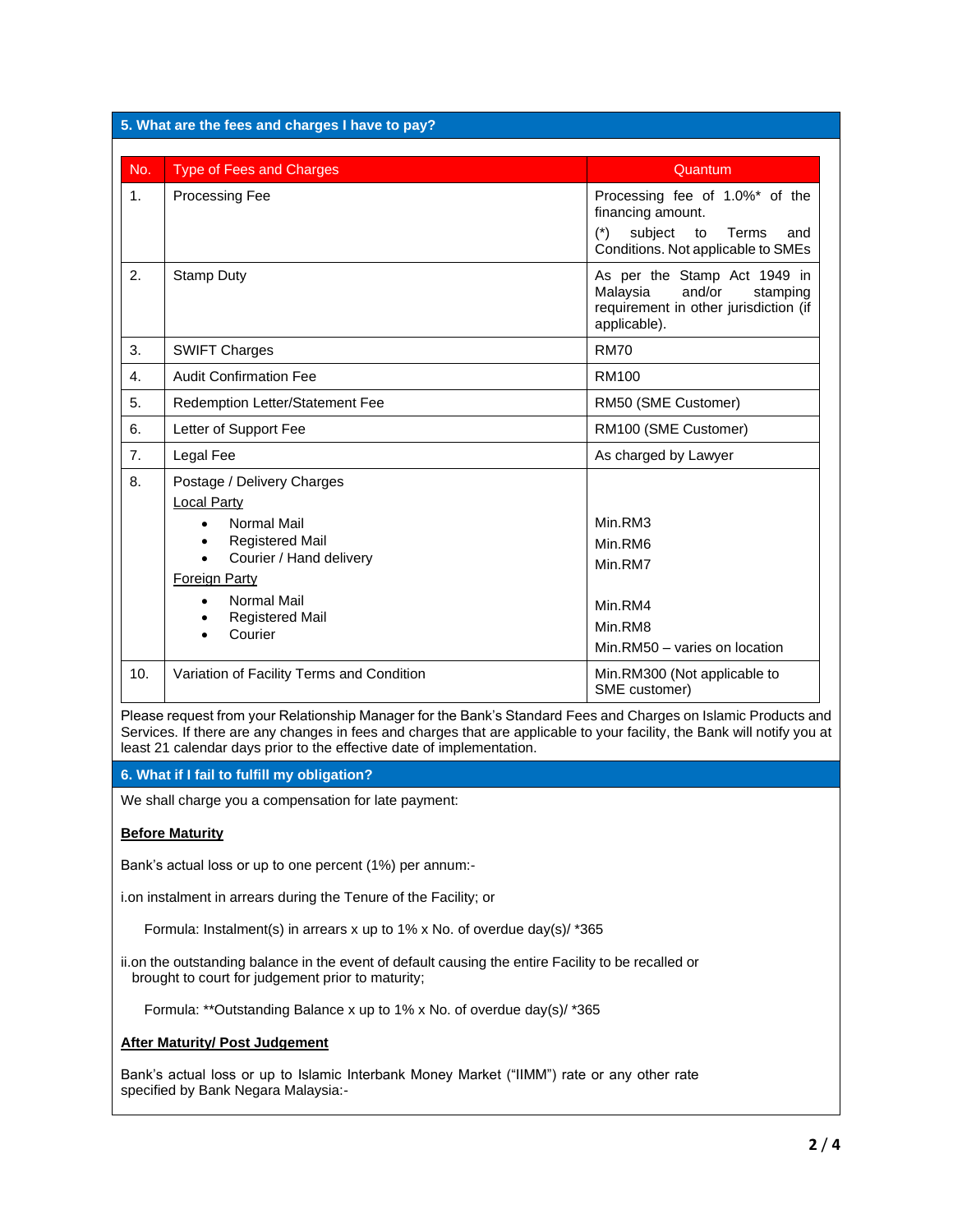i.on the outstanding balance beyond the maturity period of the financing; or

Formula: \*\*Outstanding Balance x Prevailing IIMM% x No. of overdue day(s)/\*365

ii.on the outstanding balance after the judgement notwithstanding the maturity of the Facility.

Formula: \*\*\*Judgement Sum x Prevailing IIMM% x No. of overdue day(s)/ \*365

The Compensation for Late Payment shall not be compounded.

**Note**: \*May change subject to currency of the financing

- \*\*Outstanding Balance = Outstanding Cost + Accrued Profit
- \*\*\*Judgement Sum is equivalent to Outstanding Balance

# **7. What if I fully settle the financing before its maturity?**

We shall grant rebate (*Ibra'*) on:

- On profit for the difference between profit at CR per annum and the EPR;
- On the Cost (Bank's Purchase Price) and the appropriate profit thereon in case that the Facility is not fully disbursed after expiry of the Availability Period; and
- On the profit for early settlement of the Bank's Sale Price or due to termination of the Facility, restructuring exercise. In the event of default, cancellation, redemption, prepayment before the maturity date.

*Ibra'* (rebate) formula for early settlement = Deferred Profit + Actual *Ibra'* due to fluctuation of EPR (if any) – early settlement charges (if any)

Settlement Amount = Outstanding Selling Price + Instalments Due + Compensation for Late Payment / *Ta'widh* (if any) – *Ibra'* 

**8. Do I need takaful coverage?**

You may require to assign the takaful certificate inclusive of all project rights and benefits to us as one of the collaterals accepted by us.

#### **9. What are the major risks?**

- Our Effective Profit Rate may subject to fluctuation during the financing tenure. However, the rate shall not exceed the Ceiling Profit Rate.
- Legal action will be instituted against you to recover the indebtedness which includes among others, obtaining judgment and enforcement of judgment such as writ of seizure and sale, garnishee, winding up and bankruptcy action.
- Any non-payment of the Bank's indebtedness under financing facility would also have an adverse record on your credit rating.

### **10. What do I need to do if there are changes to my contact details?**

- a) It is important that you inform the Bank of any changes to your contact details to ensure that all correspondences reach you in a timely manner.
- b) You may informed the Bank such changes via various channels of communication such as the website or call centre at 03-2601 2000.